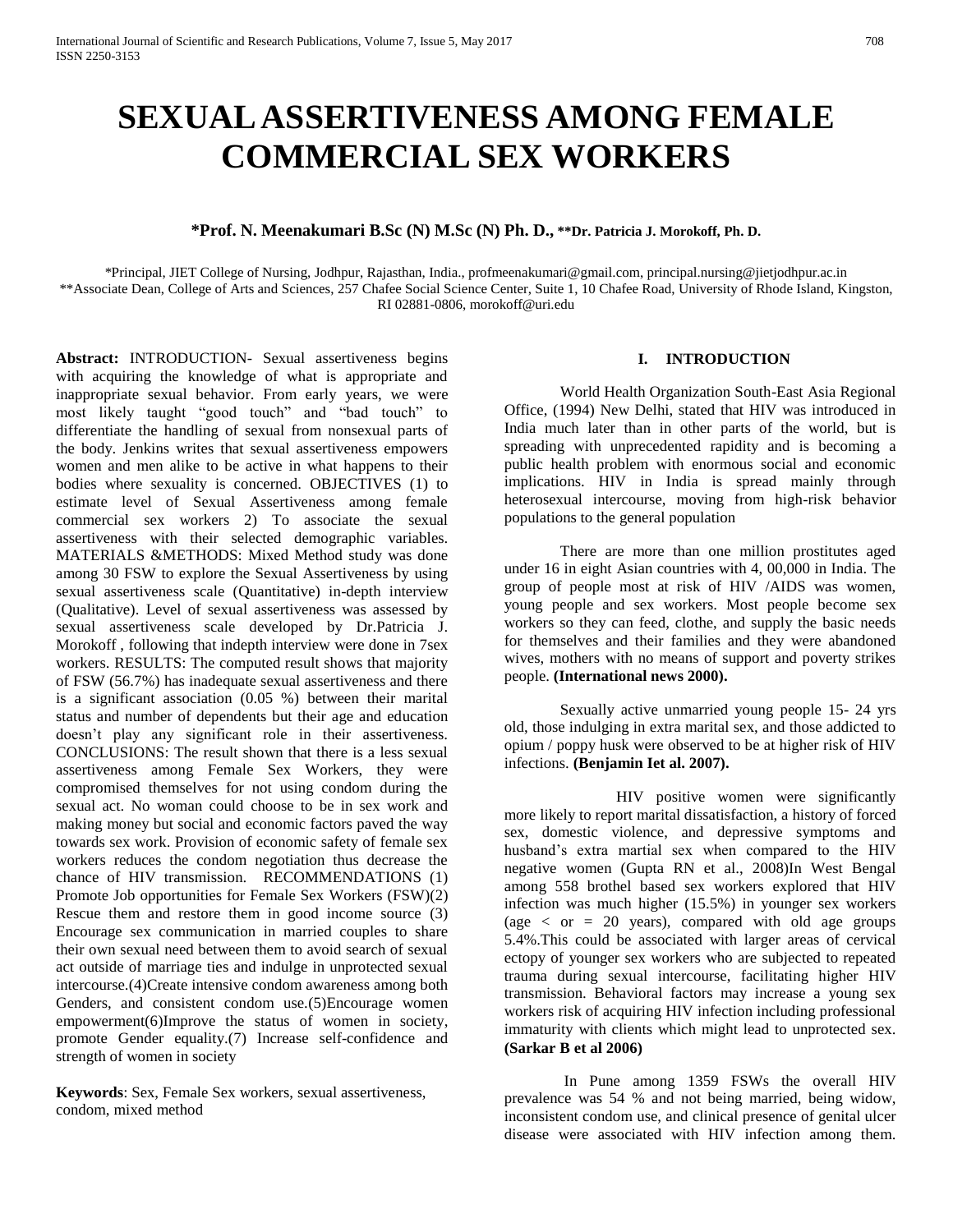International Journal of Scientific and Research Publications, Volume 7, Issue 5, May 2017 709 ISSN 2250-3153

(Brahmer2006). In among 6048 FSWs in Hyderabad the risk of HIV infection as a result of non use of condoms was higher in, not having been tested, and was also unwilling to get tested, and they held significantly more negative believes about HIV /AIDS **(Dan Dona R et al 2005).**

Sex workers in Kerala, India, live in a coercive environment and face violence from the police, criminals, lack of shelter, childcare support and have many physical and mental health problems. They understand that the lack of sexual fulfillment in other relationships, and their own lack of access to other work and resources are the reasons why commercial sex flourishes **(Jayashree AK. 2004).**

## **NEED FOR THE STUDY**

Sexual assertiveness begins with acquiring the knowledge of what is appropriate and inappropriate sexual behavior. From early years, we were most likely taught "good touch" and "bad touch" to differentiate the handling of sexual from nonsexual parts of the body**. (Latoya Newman)** Young people are often found to be resilient despite adverse environments and experiences. Protective factors (social support, community connection, and self esteem) can encourage resiliency (**Dr. Erin Wilson 2008**).

#### **The Power to Say No**

Being aware of our rights not to be mentally, physically or emotionally abused by anyone gives more power to assert those rights. do not have to engage in any sexual activity unless want to, such as kissing, intimate touching or further sexual activity. If feel uncomfortable in an intimate situation or are not ready to become involved in any sexual activity then there is a right to say no, directly or indirectly through your words or body language, and to have these wishes respected.

#### **Protect Yourself from Risk**

If and when do decide to become sexually active, we will be able to make the appropriate choices in methods to protect our self from unwanted pregnancy and sexually transmitted diseases.

#### **Enjoy Healthy Sexual Development**

With maturity and growth, individuals who are sexually assertive can feel comfortable in expressing their desires and needs within their intimate relationships. We have the right to develop a healthy sexual identity so that we can be free from guilt and discontent in our choices and decisions. A Study of Sexual Assertiveness Characteristics," Jenkins writes that sexual assertiveness empowers women and men alike to be active in what happens to their bodies where sexuality is concerned.

Powell's said that like other habits, it may need to repeat them and practice them over and over until they become second [nature—](https://www.psychologytoday.com/basics/environment)or at least easier. Further Dr.Powells stated Understand sexual rights is to refuse any type of sexual contact, regardless of how aroused the partners might be .Consistent and correct use of condoms coupled with risk reduction strategies continue to play an important role in the reduction and prevention of HIV /AIDS transmission therefore understanding and incorporating strategies to overcome barriers to condom use in such education and prevention efforts are critical. **(Roth J 2001)**

## **II. OBJECTIVES**

Aim: To estimate level of Sexual Assertiveness among female commercial sex workers in Chennai district.

The study was intended

1.To estimate level of Sexual Assertiveness among female commercial sex workers.

2. To associate the sexual assertiveness with their selected demographic variables.

#### Research Hypothesis

The study was descriptive in nature and there for not meant to test the experimental hypothesis, but it was with the following research questions.

1.Is there an any sexual assertiveness among female commercial sex workers?

2.Will adequate sexual assertiveness reduce the chance of being infective with HIV?

## **III. MATERIALS AND METHOD**

In this study, a Mixed Method research approach was used to explore the Sexual Assertiveness among female commercial sex workers in Chennai district, Tamilnadu by using sexual assertiveness scale (Quantitative) in-depth interview (Qualitative)

#### **IV SAMPLE**

The study was done in conveniently chosen 30 female sex workers with the following criteria.

Inclusion Criteria

- 1. Women aged  $\langle \rangle$  18-45 years indulge in sex for money at least for past 1 year.
- 2. Females Sex Workers who are resident of Chennai district, since for last 5 years.
- 3. Females Sex Workers willing to participate.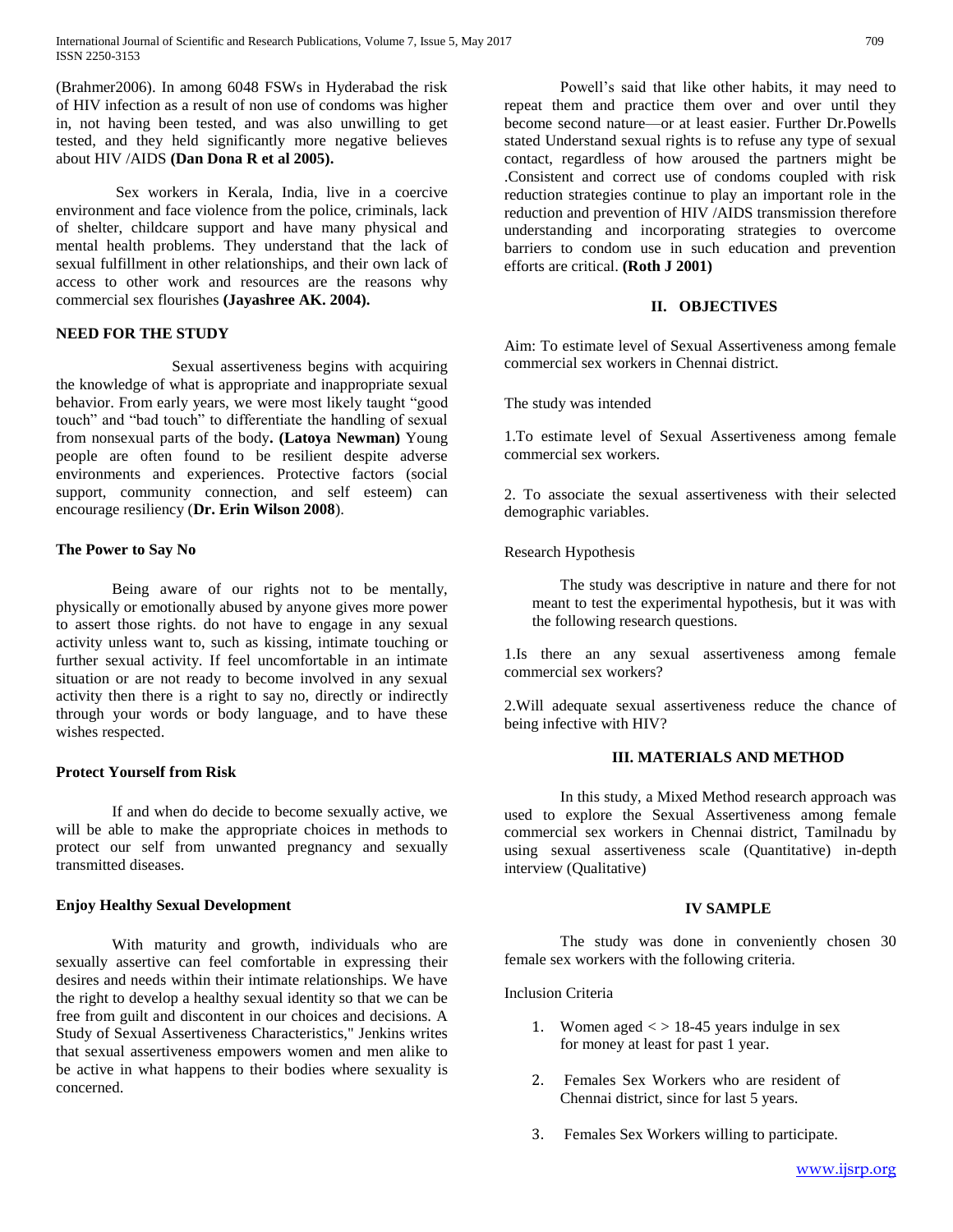International Journal of Scientific and Research Publications, Volume 7, Issue 5, May 2017 710 ISSN 2250-3153

#### Exclusion Criteria

- **1.** Migrated Females Sex Workers from other countries.
- **2.** HIV Diagnosed Females Sex Workers.
- **3.** Females Sex Workers suffering from any chronic physical illness, or mental illness.

#### **V.INSTRUMENT**

Instrument consists of 3 sections

- Section 1: Baseline Data
- Section 2: 5-point scale on Sexual Assertiveness.
- Section 3: in-depth interview to derive themes

#### **VI. DATA COLLECTION PROCEDURE**

N-30

The study was carried out after obtaining Institutional Ethics committee clearance, and formal permission obtained from ICWO. Brief introduction about study was given and informed consent had obtained from female sex workers for assurance of participation. Confidentiality of their response was maintained. 30 FSW were selected from ICWO referred Brothel Homes by Convenience sampling technique. Level of sexual assertiveness was assessed by sexual assertiveness scale developed by Dr.Patricia J. Morokoff, PhD Associate Dean, University of Rhode Island. The FSW were informed about statements represent their assertiveness in sexual activity, and instructed to circle one of the five response categories that best describes their status in Never, Sometimes, Half time, Usually and Always. Instrument took 10 Minutes to complete. In depth interview was done among 7 of FSW, interviews probed reasons of clients for sex reasons situations entering in to sex preventive measures taken to avoid children entitling into their Sex work, situations of arising not using of condom, negotiating factors for condom use. Qualitative content analysis used to derive themes.

## **VII. RESULTS**

Section- A: - Base line data of Female Sex Workers.

Table-1 Baseline Data of FSW

| S. No          | <b>Demographic Data</b>                                                          | <b>Number</b>                                              | Percentage                               |
|----------------|----------------------------------------------------------------------------------|------------------------------------------------------------|------------------------------------------|
| $\mathbf{1}$   | Age<br>20-25 Yrs<br>26-30 Yrs<br>31-35 Yrs<br>36-40 Yrs<br>41-45 Yrs             | 3<br>10<br>10<br>$\mathfrak{Z}$<br>$\overline{4}$          | 10%<br>33.33%<br>33.33%<br>10%<br>13.33% |
| $\overline{2}$ | <b>Education</b><br>illiterate<br>Primary<br><b>Higher Secondary</b><br>Graduate | $\overline{4}$<br>18<br>$\overline{4}$<br>$\boldsymbol{0}$ | 13.33%<br>60%<br>13.33%<br>0%            |
| 3              | <b>Marital</b> status<br>Single<br>Married<br>Separated<br>Divorced              | $\overline{4}$<br>18<br>$\boldsymbol{0}$<br>8              | 13.33%<br>60%<br>0%<br>26.66%            |
| $\overline{4}$ | <b>No. of Children</b><br>$\mathbf{0}$<br>1<br>$\overline{2}$                    | 3<br>10<br>17                                              | 10%<br>33.33%<br>56.66%                  |
| 5              | <b>No. of Dependents</b><br>$\boldsymbol{0}$<br>1<br>$\overline{2}$              | $\sqrt{6}$<br>8<br>10                                      | 20%<br>26.66%<br>33.33%<br>20%           |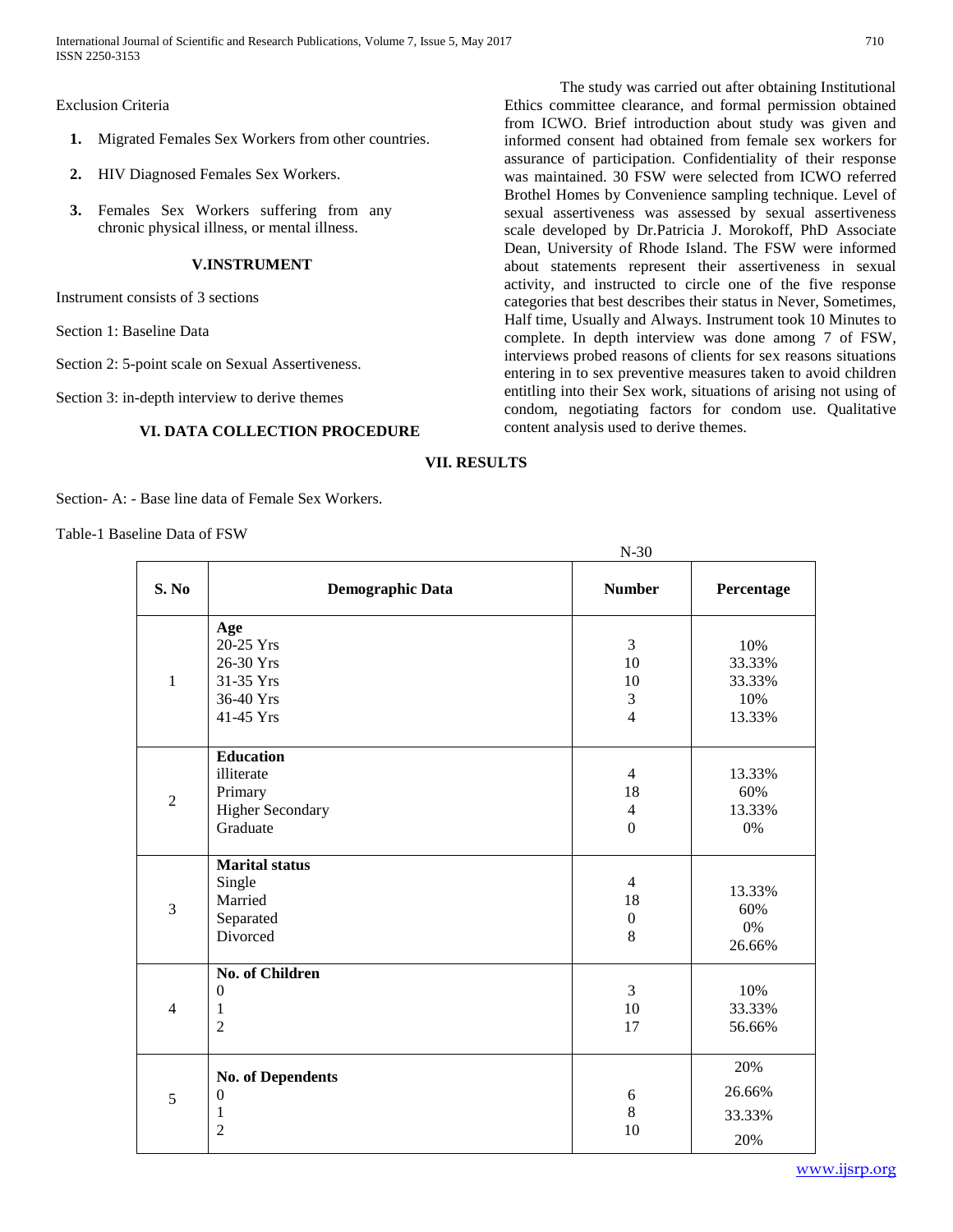|         |   | سه                             | O      |        |              |
|---------|---|--------------------------------|--------|--------|--------------|
|         |   |                                |        |        |              |
|         |   | No. of Days of Sex Work / Week |        |        |              |
|         |   | ∠                              |        | 10%    |              |
|         |   |                                | 15     | 50%    |              |
|         | O | 4                              | 10     | 33.33% |              |
|         |   |                                | ◠<br>∠ | 6.66%  |              |
| Table-1 |   |                                |        |        | <b>Shows</b> |

most of the sex

workers were in the age of 25-35 Yrs (66.65%) and completed primary class (60%) of education.









# Section: B level of sexual assertiveness among FSW

Table-2 level of sexual assertiveness among FSW

|      |                               |               |            | $N=30$                          |
|------|-------------------------------|---------------|------------|---------------------------------|
| S.No | Level of sexual assertiveness | <b>Number</b> | Percentage | statistics                      |
| ı.   | Inadequate                    | 17            | 56.67%     | Mean= $46.06$<br>$SD-11$        |
| 2.   | Moderately adequate           | 13            | 43.33%     | Median-50<br>Skewness $= -0.23$ |
| 3.   | Adequate                      | 0             | $0\%$      |                                 |

Table-2 Data shows majority of FSW (56.7%) has inadequate sexual assertiveness.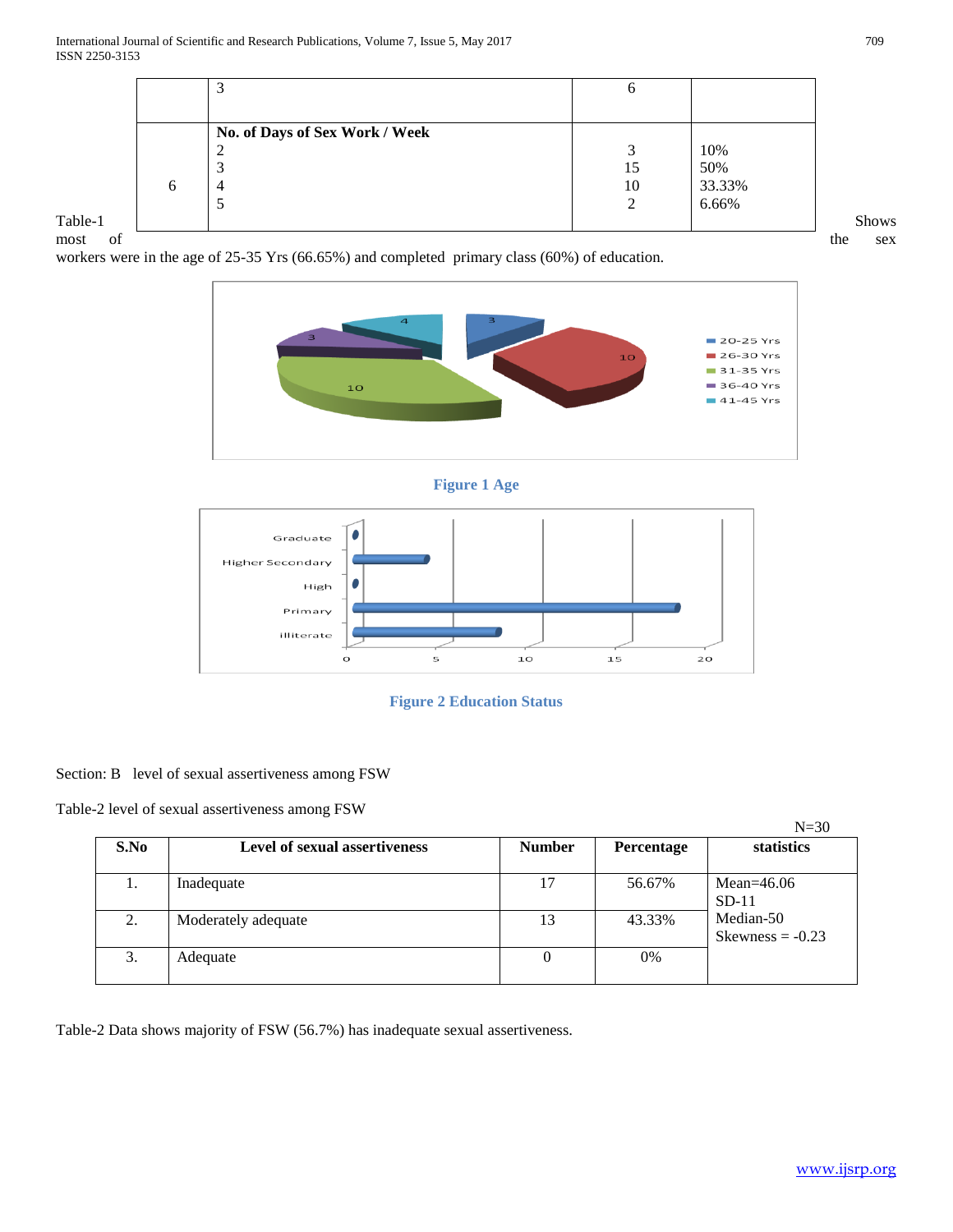International Journal of Scientific and Research Publications, Volume 7, Issue 5, May 2017 710 ISSN 2250-3153



**Figure 3-Level of Sexual Assertiveness**

| S. No.         | <b>Demographic Data</b>          | <b>Adequate</b>  | <b>Moderately</b><br>adequate | <b>Adequate</b>  | Chi-square                                          |  |
|----------------|----------------------------------|------------------|-------------------------------|------------------|-----------------------------------------------------|--|
| 1              | Age                              |                  |                               |                  | P value- $0.165$ .<br>NS at 0.05 level              |  |
|                | 20-25 Yrs                        | 3                | $\overline{0}$                | $\boldsymbol{0}$ |                                                     |  |
|                | 26-30 Yrs                        | 3                | 7                             | $\overline{0}$   |                                                     |  |
|                | 31-35Yrs                         | $\overline{4}$   | 6                             | $\boldsymbol{0}$ |                                                     |  |
|                | 36-40 Yrs                        | 4                | $\boldsymbol{0}$              | $\overline{0}$   |                                                     |  |
|                | <b>Educational Qualification</b> |                  |                               |                  |                                                     |  |
| $\overline{2}$ | Illiterate                       | $\overline{4}$   | $\overline{4}$                | $\mathbf{0}$     | P value-1<br><b>NS</b><br>At $0.05$ level           |  |
|                | Primary Class                    | 9                | 9                             | $\boldsymbol{0}$ |                                                     |  |
|                | Higher secondary                 | $\overline{2}$   | $\overline{2}$                | $\boldsymbol{0}$ |                                                     |  |
|                | <b>Marital Status</b>            |                  |                               |                  | P value-<br>0.00367<br>significant<br>At 0.05 level |  |
| $\overline{4}$ | Unmarried                        | $\overline{4}$   | $\boldsymbol{0}$              | $\overline{0}$   |                                                     |  |
|                | Married                          | 12               | 6                             | $\boldsymbol{0}$ |                                                     |  |
|                | Divorced                         | 1                | 7                             | $\Omega$         |                                                     |  |
|                | widow                            | $\boldsymbol{0}$ | $\boldsymbol{0}$              | $\overline{0}$   |                                                     |  |
| 8              | No of dependents                 |                  |                               |                  | P value-                                            |  |
|                | $\boldsymbol{0}$                 | 3                | 3                             | $\mathbf{0}$     | 0.00547                                             |  |
|                | 1                                | 8                | $\mathbf{0}$                  | $\boldsymbol{0}$ | Significant                                         |  |
|                | $\overline{c}$                   | $\mathbf{0}$     | 10                            | $\overline{0}$   | At 0.05 level                                       |  |
|                | 3                                | $\mathbf{1}$     | 7                             | $\Omega$         |                                                     |  |

Table-3 Association of assertiveness and demographic variables

Table: 3 shows there is significant association (0.05 %) between their marital status and number of dependents but their age and education has no significant association in their assertiveness.

# **VIII.DISCUSSION**

This chapter discusses the findings of the study derived from the statistical analysis and its pertinence to the objectives of the study. This study was conducted to estimate level of assertiveness among female sex workers (FSW)

## **Estimation of level of assertiveness among FSW**

The computed result in table 2 shows that majority of FSW (56.7%) has inadequate sexual assertiveness and they are compromise themselves in using condom during sexual intercourse with their clients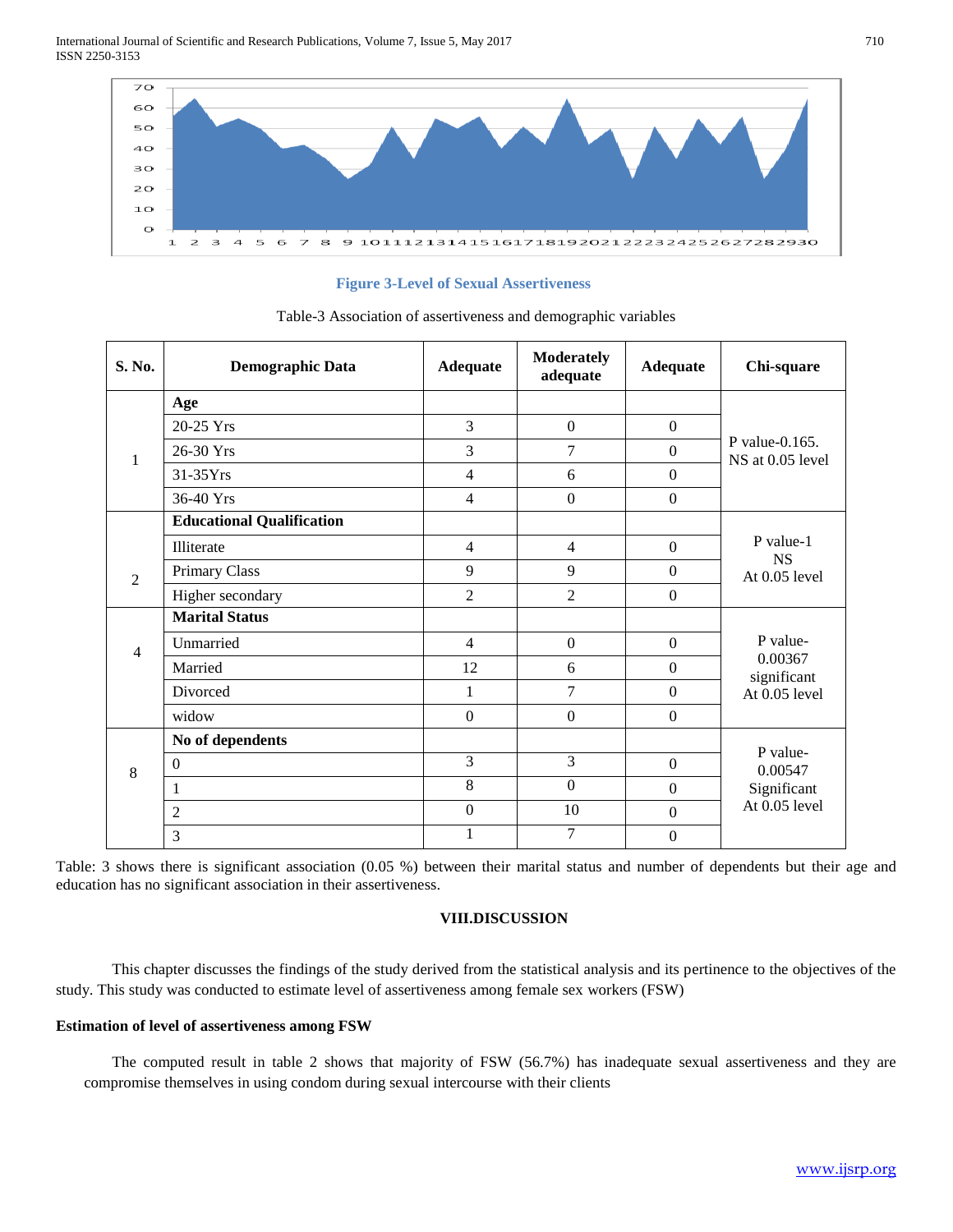#### **Association of sexual assertiveness and demographic variables**.

Table: 3 shows there is a significant association (0.05 %) between their marital status and number of dependents but their age and education doesn't play any significant role in their assertiveness

After interview and probing 4 key themes was derived the themes were as follows; -

#### **Theme: 1 Reasons for clients coming for sex**

The FSW revealed that the following reasons their clients were approaching for sex.

a. Personal factors

oral sex, needs more pleasure, sex in different position, divorce status different sex, need sex with younger woman than wife, need relaxation, unfaithful wife, wants to have sex with alcohol, wants to have sex with physical features like big breast, big hip.

b. Social factors

Wife's pregnancy, ill health, delivery of baby, medical illness, lack of privacy at home for sex, having older children at home no space for sex,

## **Theme: 2 Reason for entering in Sex Work**

Female sex workers said that their economic need pulled them to indulge in sex activity; the conditions were destitute status, drunken husband, irresponsible husband, education for children, and no source of getting money and they found sex work is a easy way to generate money in short period and they also enjoying independency in working days.

#### **Theme: 3Preventive measures taken to avoid their own children entering into sex work.**

FSW were chosen sex work voluntarily but uninterestedly because of their economic conditions to lead life. They don't like their Children to follow their footsteps in Job and not to make them aware of their work, thus they kept their children far from them like admitting them at hostel or with grandmother at native place if the children are very small age they are with them till children grew older

#### **Negotiating factors of condom use.**

Since money (double payment) play a major role in negotiating condom usage but other factors also equally played role like alcohol, clients disagreement, fear of losing clients, lack of time, quickness, urgency in compromising condom usage during sexual act.NGO are playing major role in creating awareness on condom and HIV/AIDS among them but in certain factors they are compromising themselves or they were forced by sexual partners in not using condom during sexual intercourse.

# **IX.CONCLUSION**

The result shown that there is a less sexual assertiveness among Female Sex Workers, they were compromised themselves for not using condom during the sexual act. No woman could choose to be in sex work and making money but social and economic factors paved the way towards sex work. Provision of economic safety of female sex workers reduces the condom negotiation thus decrease the chance of HIV transmission.

## **X. RECOMMENDATIONS**

- 1. Promote Job opportunities for Female Sex Workers(FSW)
- 2. Rescue them and restore them in good income source.
- 3. Encourage sex communication in married couples to share their own sexual need between them to avoid search of sexual act outside of marriage ties and indulge in unprotected sexual intercourse.
- 4. Create intensive condom awareness among both Genders, and consistent condom use.
- 5. Encourage women empowerment
- 6. Improve the status of women in society, promotes Gender equality.
- 7. Increase self confidence and strength of women in society.